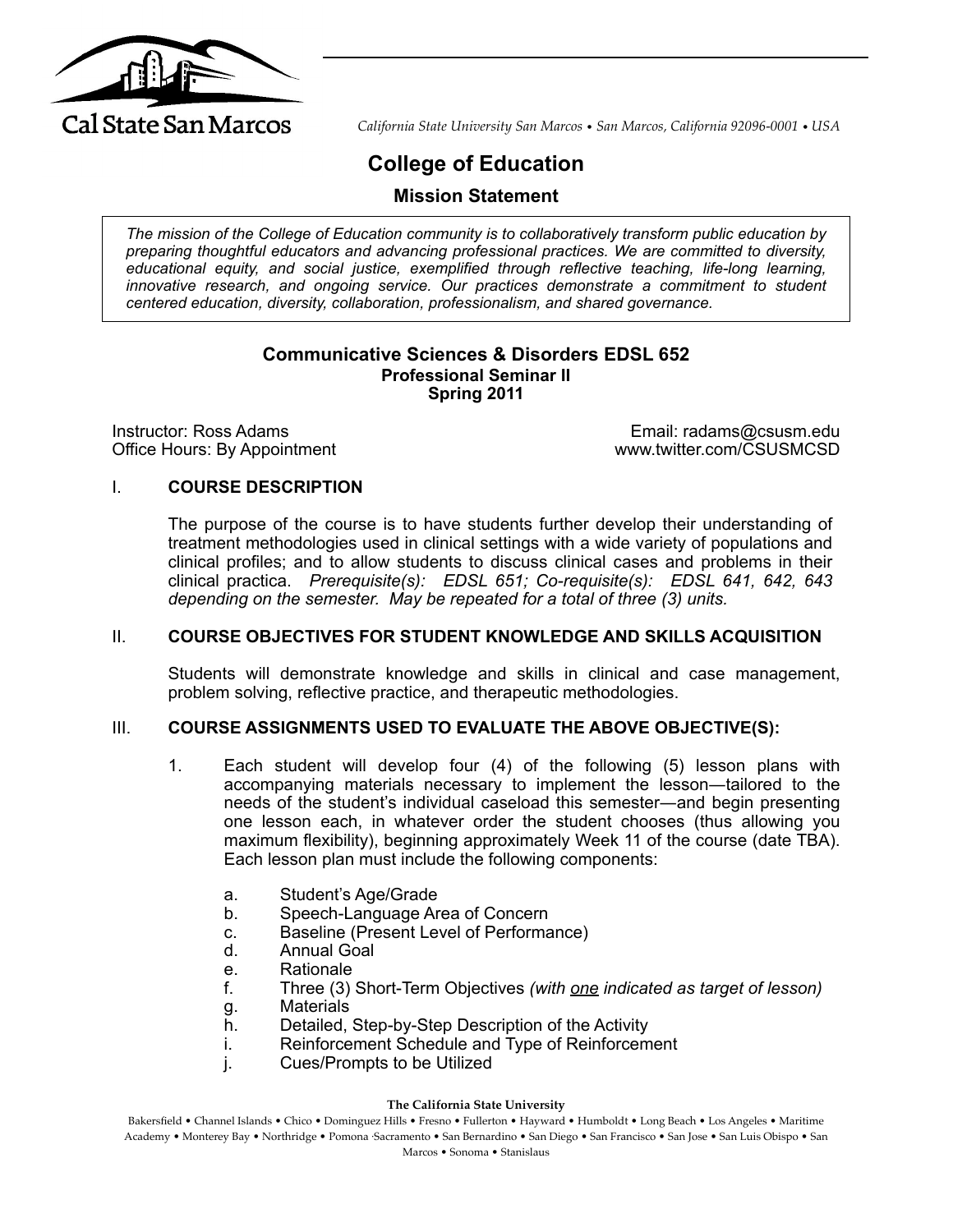- k. Feedback Hierarchy
- l. Additional Constraints (if applicable)
- m. How the Lesson Can Be Made More Challenging (if too easy for student)
- n. How the Lesson Can Be Simplified (if too difficult for student)

 $(4 \times 20 \text{ points} = 80 \text{ points})$ 

Language lesson plan options must focus on the following [you select four (4) of these five (5)]:

**#1:** Semantics, morphology, and/or syntax using a toy-based play routine (e.g., Mr. Potato Head) and gather the materials necessary to implement the lesson. Multicultural representation should be taken into consideration when selecting the toy and play routine.

**#2:** Semantics, morphology, and/or syntax using a sequenced activity or routine (e.g., recipe, craft project) and gather the materials necessary to implement the lesson. Multicultural representation should be taken into consideration in when selecting the activity/routine.

**#3:** Semantics, morphology, and/or syntax using a specific grade-level identified children's book and gather the materials necessary to implement the lesson. Multicultural representation should be taken into consideration in selecting a book. Examples to be demonstrated in class:

- Allard, Harry (1985). *Miss Nelson is Missing.* Boston: Houghton Mifflin Company.
- Cronin, Doreen (2000). *Click, Clack, Moo: Cows that Type.* New York: Simon & Schuster Books for Young Readers.

**#4:** Semantics, morphology, and/or syntax using an activity drawn from specific grade-level curricula and gather the materials necessary to implement the lesson. Multicultural representation should be taken into consideration in selecting materials and activities. This lesson should be designed so that it could be co-taught with a classroom teacher and/or used in a "push-in" model.

**#5:** Ppragmatics and gather the materials necessary to implement the lesson. Multicultural representation should be taken into consideration in selecting materials and activities.

ADDITIONALLY, each student will select one (1) of the lesson plans developed above, implement it with a student on her/his caseload , (notifying the instructor of the anticipated date of implementation so as to facilitate the POSSIBILITY of coordination for faculty observation as scheduling permits), then write a paper reflecting on the outcome of the lesson. The reflective paper will be discussed further in class and will be due by the last class meeting (early submission is graciously accepted).

2. Each student will develop one (1) evaluation plan tailored to the needs of a client on the individual student's caseload this semester and submit the evaluation plan by the last class meeting. (20 points)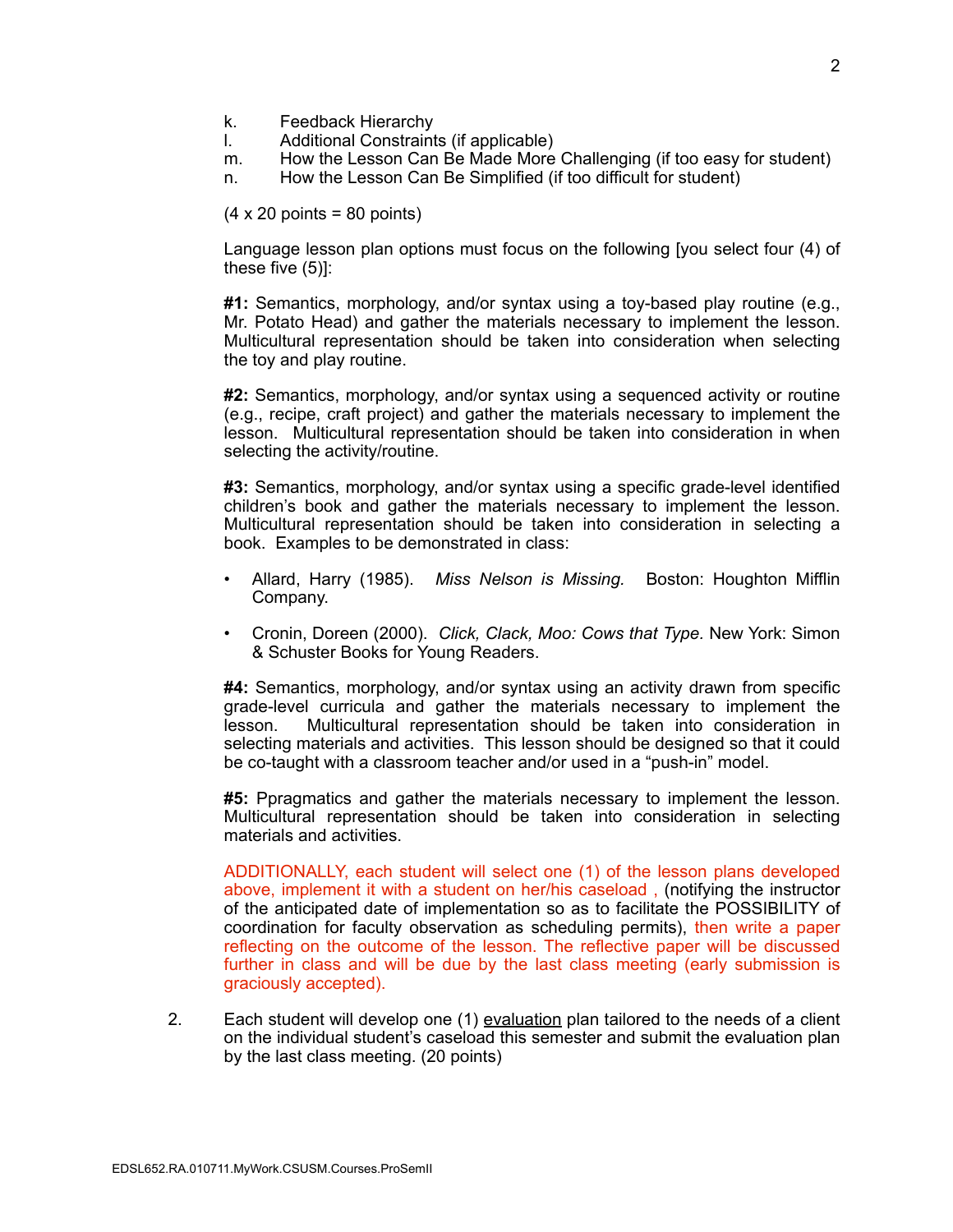(**ASHA Standards III-B-H; IV-B, F & G; V-A; CTC Clinical Rehabilitative Services Credential (CRSC) Standards for Language, Speech and Hearing (LSH) Standards 19-24).** 

#### IV. **COURSE/ASSIGNMENT GRADING (**Credit/No Credit)**:**

| <b>Total Course</b> |          |      | <b>Individual Assignment</b> |
|---------------------|----------|------|------------------------------|
| Pass                | 93-100   | Pass | 18.5-20                      |
|                     | 90-92.99 |      | 18                           |
|                     | 87-88.99 |      | 17.5                         |
|                     | 83-86.99 |      | 16.5                         |
|                     | 80-82.99 |      | 16                           |
|                     | 77-79.99 |      | 15.5                         |
|                     | 73-76.99 |      | 14.5                         |
|                     | 70-72.99 |      | 14                           |

**Submission Schedule:** Work submitted late, but within one week of the due date will be reduced by one letter grade. Work received over one week late receives **no credit**.

See note below under General Consideration regarding newly revised Graduate Writing Requirements.

## **V. REQUIRED TEXT(S):**

American Psychological Association (2009). *Publication Manual of the American Psychological Association* (6th Ed.). Washington, D.C.: APA.

# **VI. RECOMMENDED TEXT(S):**

Roseberry-Mckibbin, Celeste (2010). *Advanced Review of Speech-Language Pathology: Preparation for Praxis and Comprehensive Examination* (3rd Ed.). Austin, TX: Pro-Ed Publishers.

Roth Froma & Worthington, Colleen (2005). *Treatment Resource Manual for Speech-Language Pathology* (4th Edition). Thompson-Delmar Learning. NOTE: Not available until 10/22/2010.

Shipley, K. & McAfee, J. (2004). *Assessment in Speech-Language Pathology: A Resource Manual* (4th Edition) Thomson-Delmar Learning.

#### **VII. COURSE OUTLINE:**

As the week-to-week schedule of topics is subject to change, it will be provided and modified as necessary through Cougar Courses. The News Forum feature of Cougar Courses will be utilized to keep students apprised of changes to the course outline, including assignment due dates, if applicable.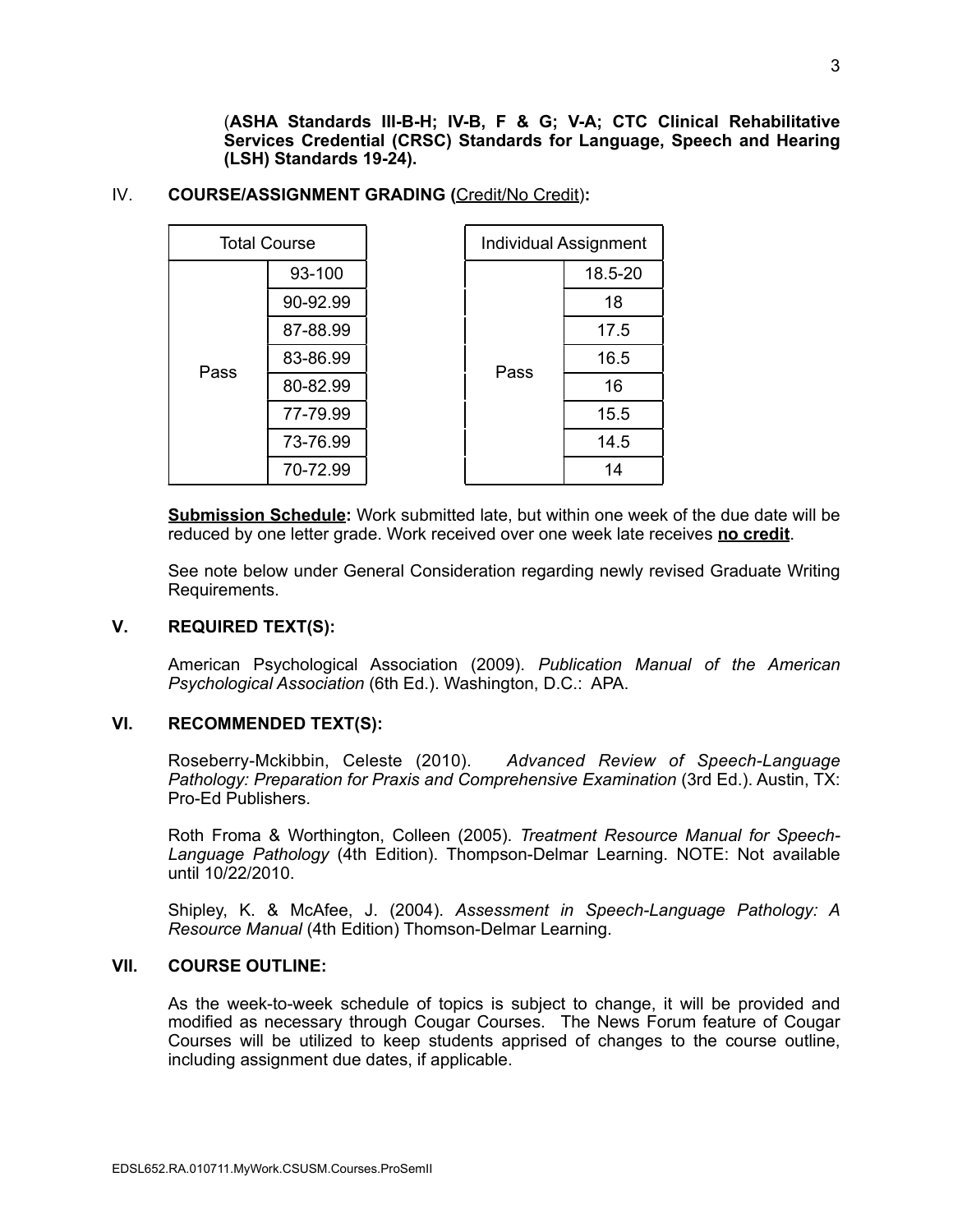Pro Sem IIA will focus on such topics as the following:

- Designing Functional, Fun Activities
- Cueing and Prompting
- Offering and Fading Feedback
- Using Reinforcement Effectively
- Clinical Decision Making (e.g., Who much? Who often?)

Pro Sem IIB will focus on such topics as the following:

- Impairment- vs. Function-Based Intervention
- Managing the Treatment Environment and Materials
- Managing Adult Behavior
- Designing Appropriate Activities and Selecting Appropriate Stimuli
- Writing Meaningful Goals and Objectives for Adult Neurogenics
- Record Keeping in Adult Settings
- Single-Subject Research Design

Pro Sem IIC will focus on such topics as the following:

- Report Writing
- Professional Correspondence
- Building a Resume

#### **VIII. PROFESSIONAL AND ADMINISTRATIVE REQUIREMENTS**

- 1. "Person-first" language (e.g., "student with specific language impairment" rather than "language-impaired student"; "Johnny who presents with Down syndrome" rather than "my Down syndrome student") must be used throughout all written and oral assignments and discussions.
- 2. Word process all written documents. Keep an electronic copy of all of your work. You will want these for your records and future use as professional portfolio entries.
- 3. Complete and hand in all assignments on the due dates for full credit. If you have extraordinary circumstances that impact completion of your assignments, please inform the instructor(s). Any time that you have questions or concerns, please contact the instructor(s) immediately.
- 4. Participate actively in class discussions and group activities and demonstrate positive interpersonal skills with classmates, the instructors, and guests.
- 5. Collaborative teams of four (4) will be assigned by the instructor from among the members of the class. Document the members of your team below and enlist their support to ensure you receive handouts and information if you miss class.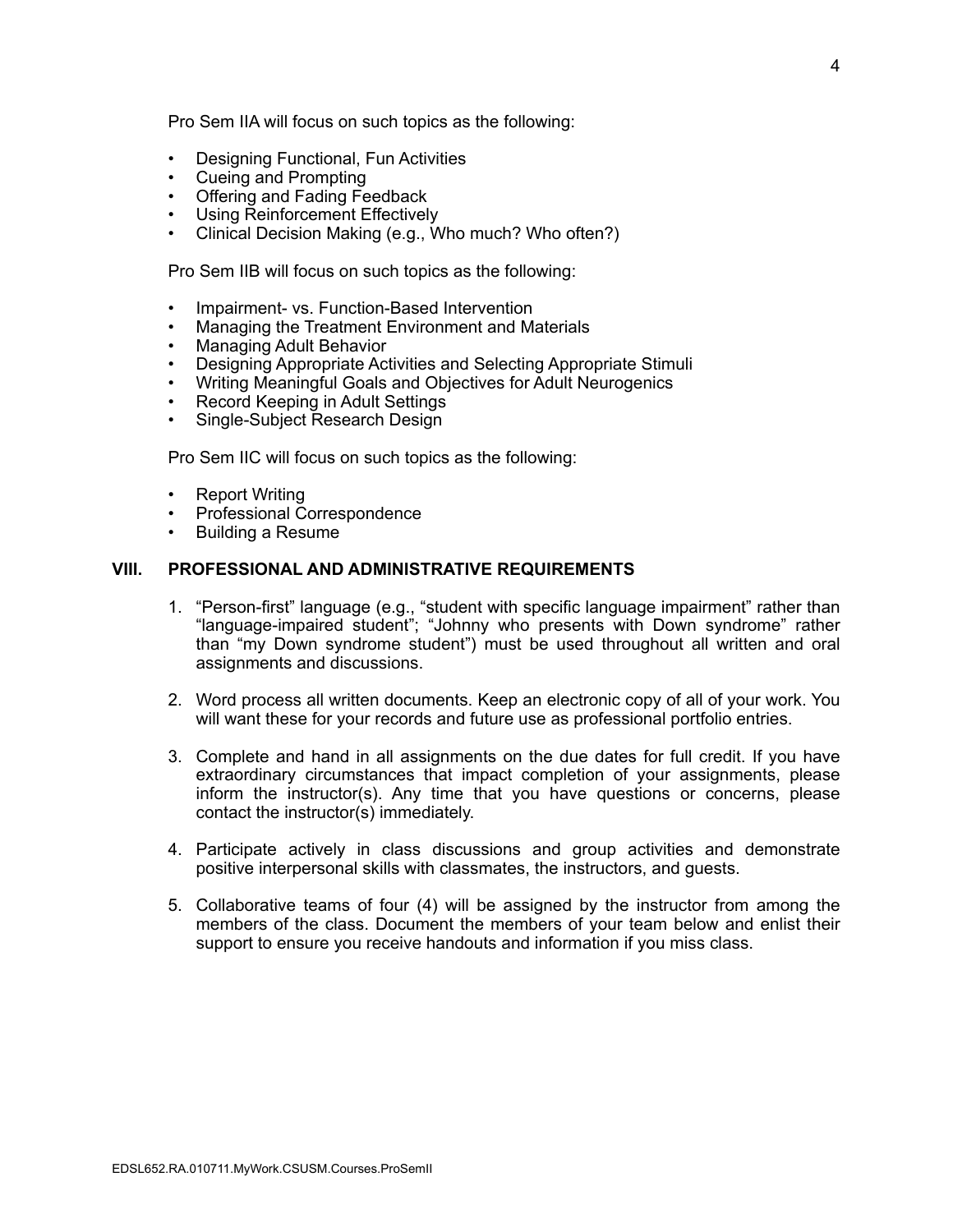| Name  | Email |  |
|-------|-------|--|
| Phone | Other |  |
| Name  | Email |  |
| Phone | Other |  |
| Name  | Email |  |
| Phone | Other |  |

# **IX. COLLEGE of EDUCATION ATTENDANCE POLICY**

Due to the dynamic and interactive nature of courses in this field, all students are expected to attend all classes and participate actively. At a minimum, students must attend more than 80% of class time, or s/he **may not receive a passing grade** for the course at the discretion of the instructor. Individual instructors may adopt more stringent attendance requirements. Should the student have extenuating circumstances, s/he should contact the instructor as soon as possible. *(Adopted by the CoE Governance Community, December, 1997).*

## **Attendance and Participation for this course:**

The course deals with complex material processed in a variety of ways. Structured interactions, group processes, oral presentations, guided discussion of readings, and development of assessment and treatment skills are the norm. **Students are expected to have read assigned materials by the date indicated in the syllabus, and should be prepared to discuss readings individually or in variously structured groups.** The degree of your engagement in these processes forms the basis for points assigned. Due to the fast paced and highly interactive nature of the course, regular attendance and full participation are expected: teaching and learning is difficult (if not impossible) if one is not present for and engaged in the process. Therefore, the above College Attendance Policy is amplified as follows: 1. Missing more than two (2) class meetings will result in the reduction of one letter grade. 2. Arriving late or leaving early on more than two (2) occasions will result in the reduction of one letter grade. 3. Illness and emergency circumstances will be considered/negotiated on a case-by-case basis. These measures should not be considered punitive, as students are expected to establish appropriate personal, academic, and career-ladder priorities. Therefore, these measures should be viewed as taking appropriate individual responsibility for one's own learning in a democratic, collaborative, and reciprocal-learning environment.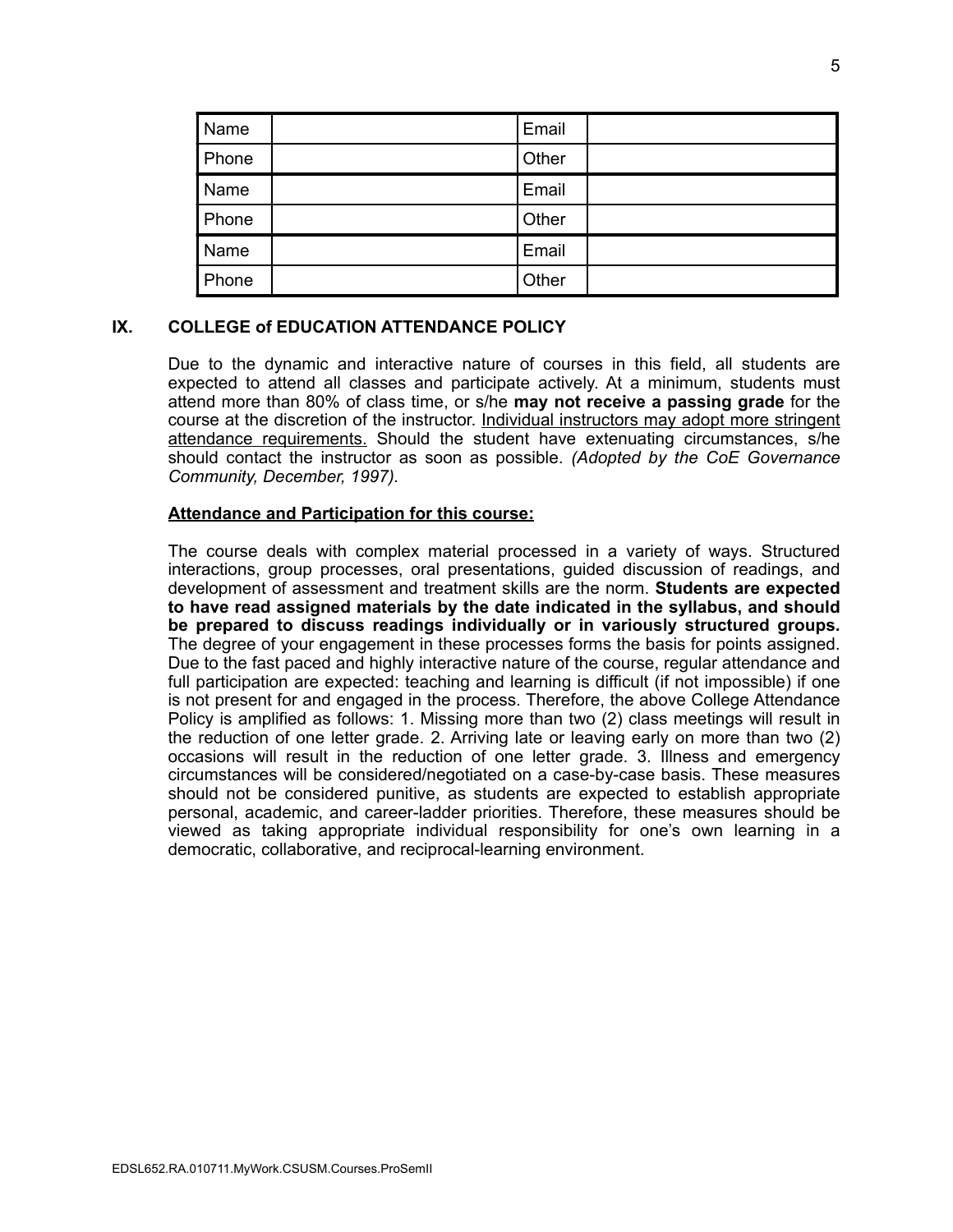# X. **GENERAL CONSIDERATIONS**

# **Graduate Writing Requirements**

The California State University maintains a Graduation Writing Assessment Requirement (GWAR) for master's candidates. This requirement must be achieved prior to Advancement to Candidacy. A master's candidate will satisfy the graduate writing requirement by receiving a passing score on a written product as assessed with the GWAR rubric. Toward the goal of providing opportunity for graduate students in the College of Education to satisfy the writing requirement, all papers in all graduate classes must adhere to the writing and format style guidelines detailed in the sixth edition of the Publication Manual of the American Psychological Association. This manual is a required textbook for all CSUSM College of Education graduate-level courses.

The GWAR Rubric will be provided on Cougar Courses.

## **Ability**

Every student has the right to equitable educational consideration and appropriate accommodation. Students having differing ability (e.g., mobility, sight, hearing, documented learning challenges, first language/English as a second language) are requested to contact the instructor at the earliest opportunity. Every effort will be made to accommodate special needs. Students are reminded of the availability of Disabled Student Services, the Writing Center, technology assistance in the computer labs, and other student support services available as part of reasonable accommodation for students with special needs.

#### **CSUSM Academic Honesty Policy**

"Students will be expected to adhere to standards of academic honesty and integrity, as outlined in the Student Academic Honesty Policy. All written work and oral assignments must be original work. All ideas/materials that are borrowed from other sources must have appropriate references to the original sources. Any quoted material should give credit to the source and be punctuated with quotation marks.

Students are responsible for honest completion of their work including examinations. There will be no tolerance for infractions. If you believe there has been an infraction by someone in the class, please bring it to the instructor's attention. The instructor reserves the right to discipline any student for academic dishonesty in accordance with the general rules and regulations of the university. Disciplinary action may include the lowering of grades and/or the assignment of a failing grade for an exam, assignment, or the class as a whole."

#### **Appeals**

Every student has the right to appeal grades, or appeal for redress of grievances incurred in the context of any class. Disputes may be resolved informally with the instructor, or through the formal grades appeal process. For the latter, consult the Associate Dean.